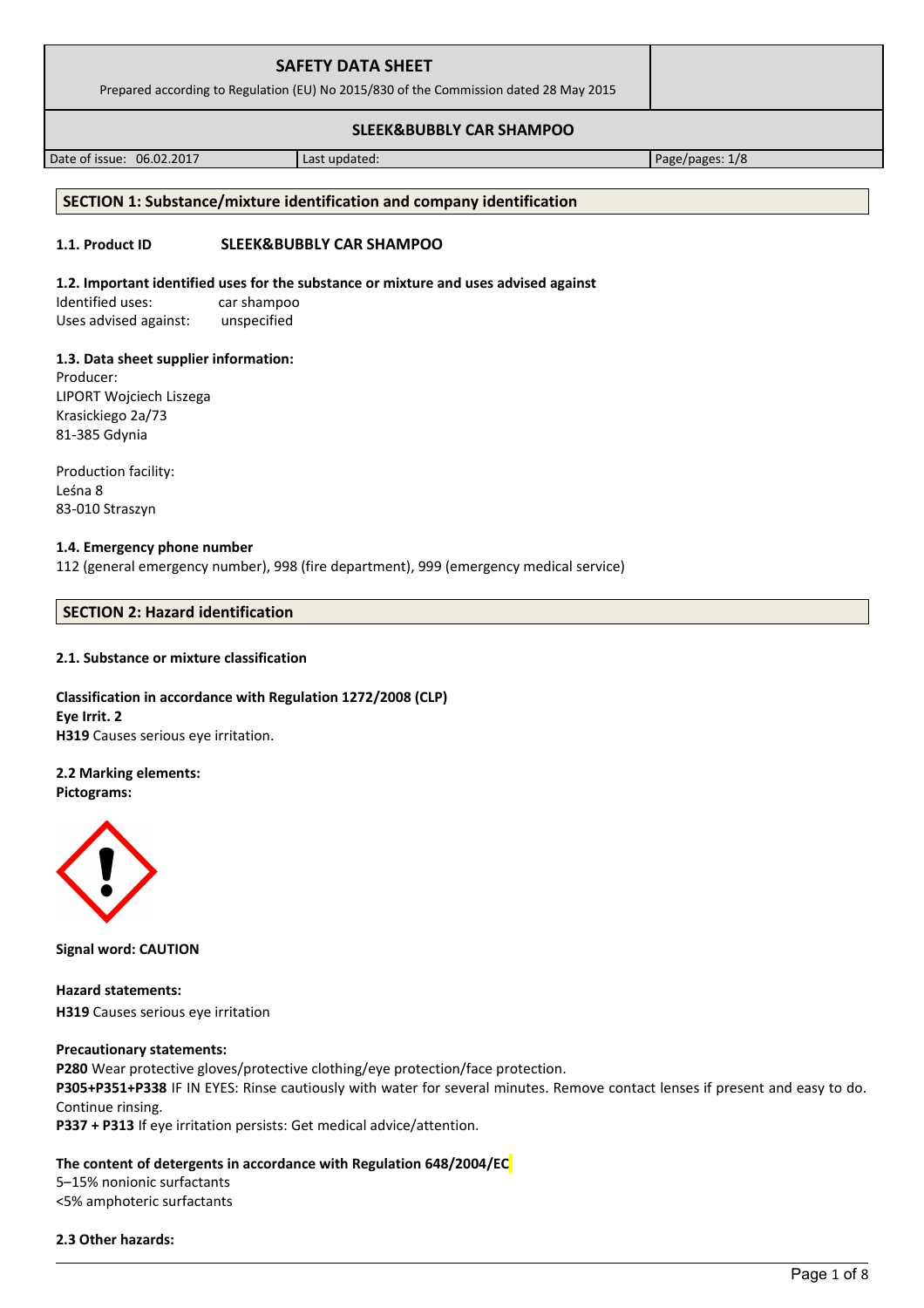| <b>SAFETY DATA SHEET</b><br>Prepared according to Regulation (EU) No 2015/830 of the Commission dated 28 May 2015 |               |                 |
|-------------------------------------------------------------------------------------------------------------------|---------------|-----------------|
|                                                                                                                   |               |                 |
| Date of issue: 06.02.2017                                                                                         | Last updated: | Page/pages: 2/8 |

No information regarding the meeting of PBT or vPvB criteria in accordance with appendix XIII of the REACH regulation. No appropriate research has been carried out on this product.

## **SECTION 3: Composition/component information**

### **3.1. Substances**

Not applicable

## **3.2. Mixtures**

Dangerous components:

|                                                 |                 | <b>CLP classification</b>    |                                |  |
|-------------------------------------------------|-----------------|------------------------------|--------------------------------|--|
| <b>Product ID</b>                               | Quantity<br>[%] | <b>Hazard classification</b> | <b>Hazard statements codes</b> |  |
| Sodium 2-(2-dodecyloxyethoxy)ethyl              |                 |                              |                                |  |
| sulphate                                        |                 |                              |                                |  |
| CAS number: 3088-31-1                           |                 |                              |                                |  |
| EC number: 221-4160                             | $0 - 5$         | Eye Irrit. 2                 | H319                           |  |
| Index number: -                                 |                 | Skin Irrit. 2                | H315                           |  |
| REACH registration number: the substance        |                 |                              |                                |  |
| is subject to the transitional period           |                 |                              |                                |  |
| regulations                                     |                 |                              |                                |  |
| Cocamidopropyl betaine                          |                 |                              |                                |  |
| CAS number: 61789-40-0                          |                 |                              |                                |  |
| EC number: 263-058-3                            |                 |                              |                                |  |
| Index number: -                                 | $0 - 5$         | Eye Irrit. 2                 | H319                           |  |
| <b>REACH registration number:</b> the substance |                 |                              |                                |  |
| is subject to the transitional period           |                 |                              |                                |  |
| regulations                                     |                 |                              |                                |  |

The full meaning of hazard statements has been given in section 16

## **SECTION 4: First aid measures**

#### **4.1. Description of first aid measures**

## **Routes of exposure:**

Inhalation, ingestion, skin and eye contact.

## **Inhalation:**

Take the affected person out into fresh air. Place in a comfortable position. Ensure peace and protect against heat loss.

Provide medical assistance if necessary.

## **Consumption:**

Rinse mouth with water, drink 2-3 cups of water, consult a doctor. Do not induce vomiting. If unconscious do not give anything by mouth.

Transport the affected person to hospital if necessary. Ensure peace, place in a lying position and protect against heat loss. **Eye contact:**

Remove any contact lenses if possible.

Flush with plenty of lukewarm water for 10–15 minutes with eyelids wide open. Place the upper eyelid on the lower eyelid from time to time. Cover the eyes with a compress.

Provide ophthalmologist assistance if necessary.

## **Skin contact:**

Take off the contaminated clothes and shoes.

Wash the contaminated skin with plenty of water and then with water containing mild soap.

Seek medical attention if skin irritation persists.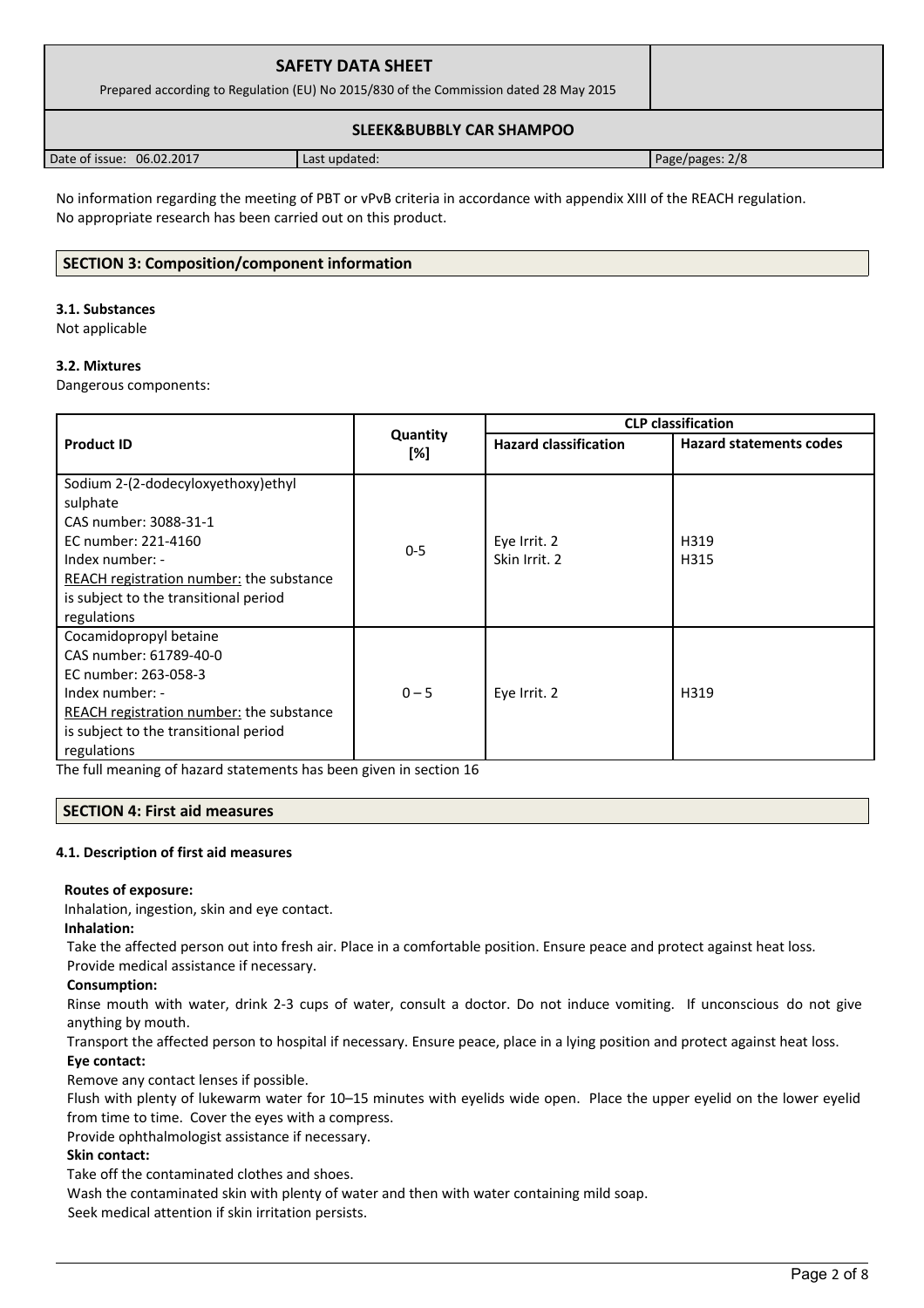| <b>SAFETY DATA SHEET</b><br>Prepared according to Regulation (EU) No 2015/830 of the Commission dated 28 May 2015 |  |
|-------------------------------------------------------------------------------------------------------------------|--|
| <b>SLEEK&amp;BUBBLY CAR SHAMPOO</b>                                                                               |  |

# Date of issue: 06.02.2017 **Last updated:** Page/pages: 3/8

## **4.2. Most important symptoms and effects, both acute and delayed**

No further data available.

### **4.3. Indication of any immediate medical attention and special treatment needed**

The course of action is decided on by a medical doctor, based on an examination of the person affected.

## **SECTION 5: Fire emergency procedure**

## **5.1. Extinguishing agents:**

**Suitable extinguishing agents:** alcohol-resistant foam or dry extinguishing agents, carbon dioxide extinguishers, sand, soil, water aerosol. Choose extinguishing agents based on the conditions of the environment. **Unsuitable extinguishing agents:** High volume water jet.

## **5.2. Special threats related to the substance or mixture**

In case of fire, high temperatures cause a release of hazardous decomposition products that contain carbon monoxides.

## **5.3. Information for the fire department**

Spray the containers located in the fire area with water, remove from the hazardous area if possible. In case of a fire in an enclosed environment, use protective clothing and compressed air breathing apparatus. Do not allow the extinguishing agents into ground waters, surface waters, or sewage systems.

## **SECTION 6: Measures regarding accidental release into the environment**

## **6.1. Individual safety measures, protective equipment and emergency procedures**

For persons other than emergency personnel: notify the appropriate authorities of the emergency. Remove any persons not participating in the containment procedures from the contamination area. For emergency personnel: Ensure proper ventilation, use individual safety measures.

## **6.2. Environmental safety measures**

Prevent the contamination from spreading into sewage systems and water reservoirs.

## **6.3. Methods of removing and preventing the spread of contamination:**

Prevent the contamination from spreading and attempt removal using absorptive materials (sand, diatomite, universal absorbent), place the contaminated materials in properly marked containers for subsequent utilization in accordance with the mandatory provisions of the law.

## **6.4. References to other sections**

Product waste disposal – see section 13 of this data sheet. Individual protective measures – see section 8 of this data sheet.

## **SECTION 7: Storage and use of substances and mixtures**

## **7.1. Precautions for safe handling**

**Recommendations for handling the mixture** 

Avoid direct contact with the mixture. Avoid inhalation. Prevent from spreading into sewage systems. **Apply general provisions of the industrial work hygiene**  Do not eat, drink or smoke when using the product. Replace the contaminated clothing. Wash hands thoroughly after handling. Wash contaminated clothing before reusing. Wash hands and face before breaks at work.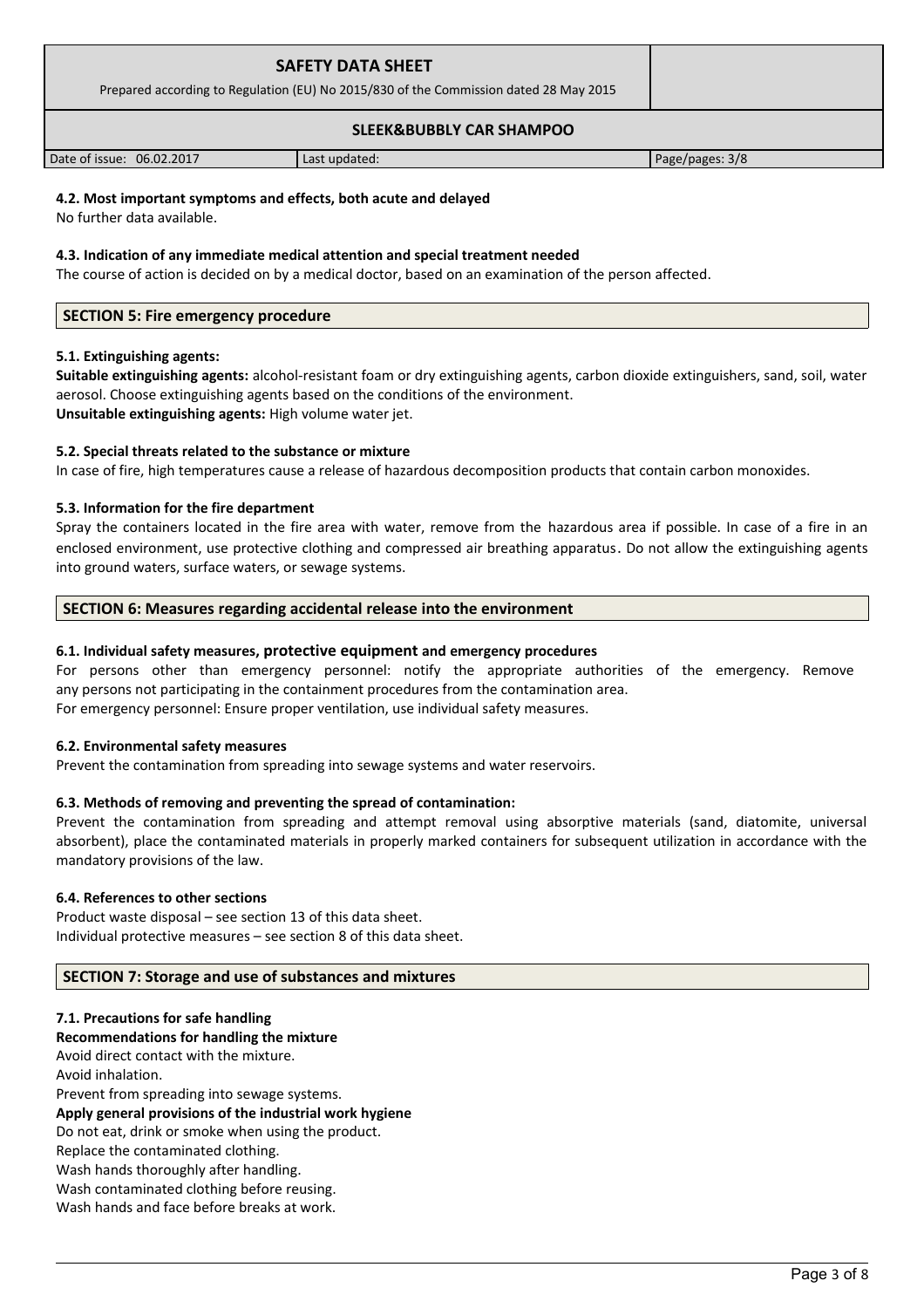| <b>SAFETY DATA SHEET</b><br>Prepared according to Regulation (EU) No 2015/830 of the Commission dated 28 May 2015 |               |                 |
|-------------------------------------------------------------------------------------------------------------------|---------------|-----------------|
|                                                                                                                   |               |                 |
| Date of issue: 06.02.2017                                                                                         | Last updated: | Page/pages: 4/8 |

## **7.2. Safe storage regulations, including any mutual incompatibility information**

Store in a well-ventilated area.

Keep container tightly closed.

Store in a cool place.

Protect from sunlight and sources of heat.

Do not store with food or animal feeding stuffs.

Always use containers made of materials analogous to the original ones.

Open containers should be handled very carefully so as to prevent spillage.

Do not handle until all safety precautions have been read and understood.

## **7.3. Specific end use(s)**

See section 1.2 of this data sheet.

#### **SECTION 8: Exposure controls/individual protective measures**

#### **8.1. Control parameters**

#### **The national highest acceptable concentration values in the work environment**

in accordance with the Notice of the Minister of Labor and Social Policy of 6 June 2014 on the highest acceptable concentration and intensity of factors detrimental to health in the work environment (Dz.U. (Journal of Laws) 2014, item 817).

| <b>NAME OF THE SUBSTANCE</b> | ΙE      | $NDS$ (mg/m3) | <b>NDSCh</b> (mg/m <sup>3</sup> ) | $N$ DSP (mg/m3) |
|------------------------------|---------|---------------|-----------------------------------|-----------------|
| $- - -$                      | $- - -$ | $- - -$       | $- - -$                           | $- - -$         |

## **8.2. Exposure controls**

**Appropriate technical control measures:** Storage rooms and work stations should be adequately ventilated.

## **Appropriate technical control measures**

Storage rooms and work stations should be adequately ventilated.

## **Individual safety measures**



#### **Face and eye protection**

If while using the product splashing may occur – use tight-fitting safety glasses or faceshield screens according to EN 166. **Skin protection** 



## **Hand protection**

Wear protective gloves according to EN 374.

When selecting glove materials, consider their breakthrough time, rates of diffusion and degradation.

The protective gloves should be regularly changed or replaced immediately if damaged (torn, perforated), or when first signs of wear and changes in their appearance occur (color, flexibility, shape).

A protective cream should be applied to all uncovered parts of the body.

## *Body protection*

Use protective workwear.

The selection of individual protection measures must be made taking into account the concentration and quantity of the hazardous substance occurring in the work environment.

#### **Respiratory tract protection**

Not necessary if ventilation is adequate.

**Environment exposure controls**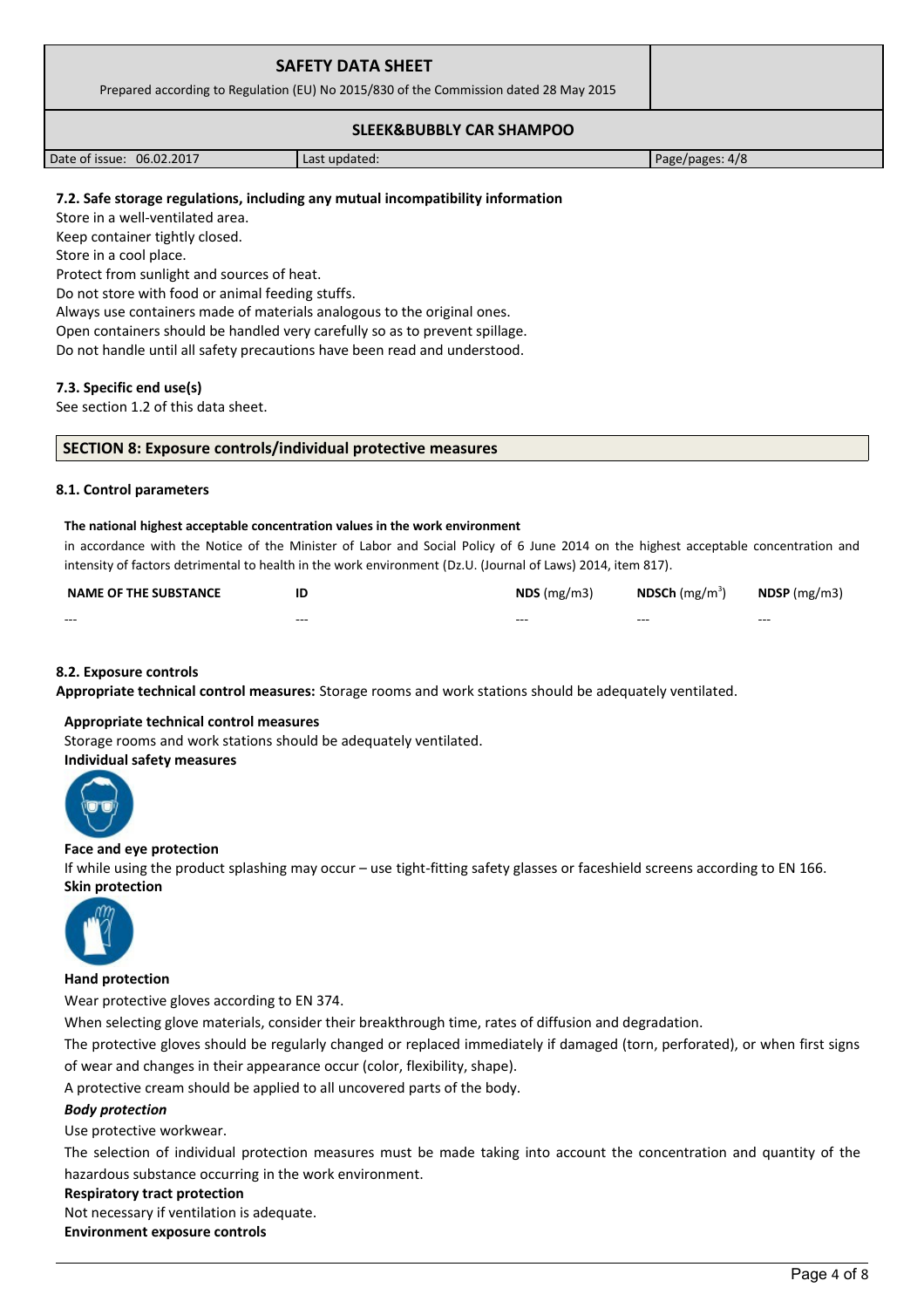| <b>SAFETY DATA SHEET</b><br>Prepared according to Regulation (EU) No 2015/830 of the Commission dated 28 May 2015 |               |                 |
|-------------------------------------------------------------------------------------------------------------------|---------------|-----------------|
|                                                                                                                   |               |                 |
| Date of issue: 06.02.2017                                                                                         | Last updated: | Page/pages: 5/8 |

Do not discharge into sewage systems or ground waters. **General safety and hygiene recommendations** Follow good hygiene practice.

## **SECTION 9: Physical and chemical properties**

## **9.1. Basic physical and chemical property information**

| Appearance:                                   | Under normal conditions: liquid |
|-----------------------------------------------|---------------------------------|
| Color:                                        | Blue                            |
| Odor:                                         | Distinctive for the product     |
| <b>Odor threshold:</b>                        | Unspecified                     |
| pH:                                           | 7.5                             |
| Melting point/freezing point:                 | Unspecified                     |
| Initial boiling point and boiling range:      | $100^{\circ}$ C                 |
| Flash point:                                  | Not applicable                  |
| Flammability (solid, gas):                    | Not applicable                  |
| Upper/lower flammability or explosive limits: | Unspecified                     |
| Vapor pressure:                               | 23 hPa                          |
| Vapor density:                                | Unspecified                     |
| <b>Relative density:</b>                      | 1.023 $g/cm^{3}$                |
| Solubility:                                   | Completely soluble in water     |
| Partition coefficient: n-octanol/water:       | Unspecified                     |
| Auto-ignition temperature:                    | Unspecified                     |
| Decomposition temperature:                    | Unspecified                     |
| <b>Viscosity:</b>                             | Unspecified                     |
| <b>Explosive properties:</b>                  | Not applicable                  |
| <b>Oxidizing properties:</b>                  | Not applicable                  |
|                                               |                                 |

## **9.2. Additional information**

No additional analysis results.

## **SECTION 10: Stability and reactivity**

#### **10.1. Reactivity**

The mixture is chemically stable under normal conditions.

## **10.2. Chemical stability**

The product is stable when properly used, stored and transported.

## **10.3. Potential for hazardous reactions**

None

## **10.4. Conditions to avoid**

Avoid high temperatures, direct sunlight, hot surfaces and open fire.

## **10.5. Incompatible materials**

None

## **10.6. Hazardous decomposition products**

Do not occur when used in accordance with its purpose.

## **SECTION 11: Toxicological information**

## **11.1. Information regarding toxicological effects**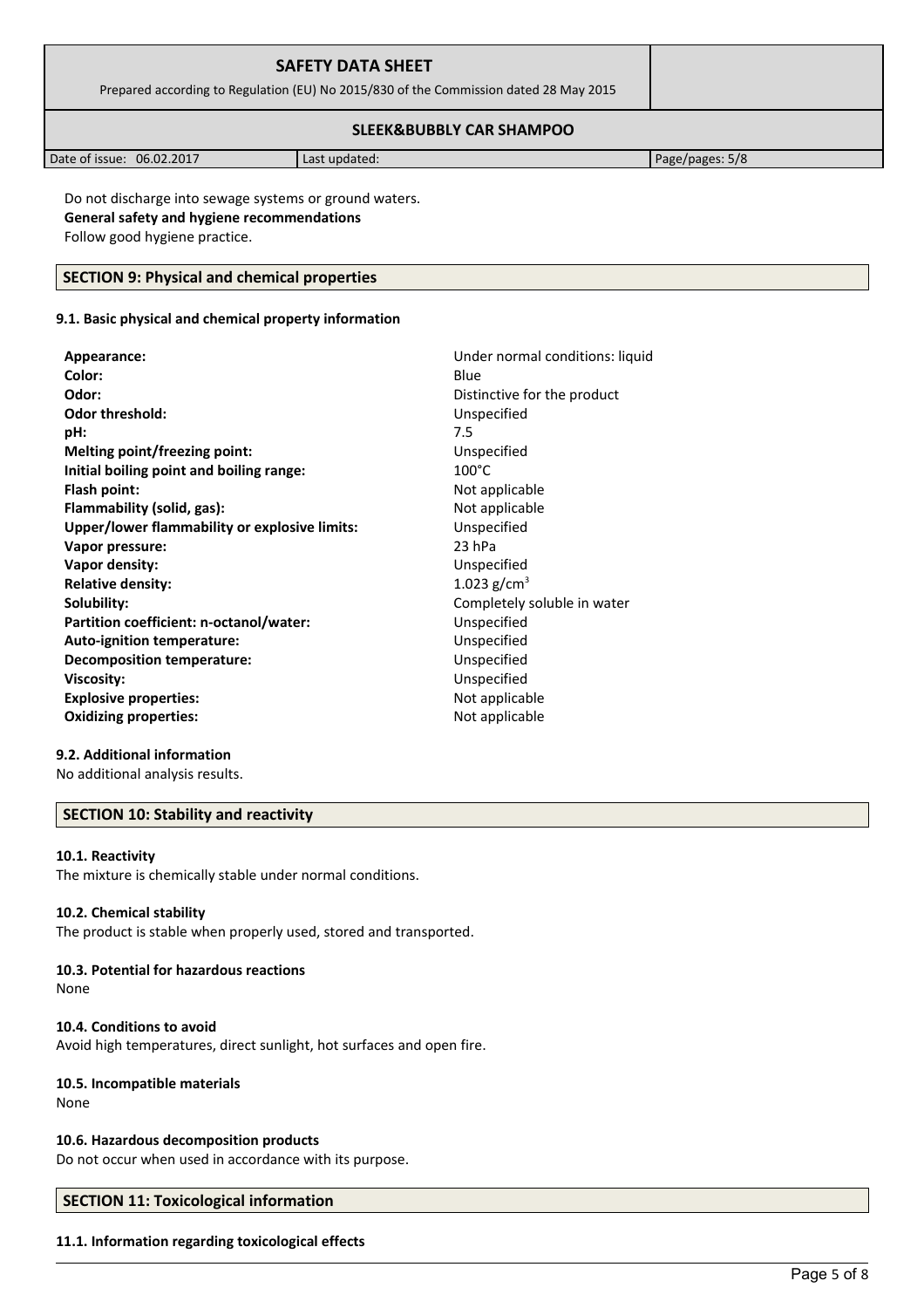| <b>SAFETY DATA SHEET</b><br>Prepared according to Regulation (EU) No 2015/830 of the Commission dated 28 May 2015 |  |
|-------------------------------------------------------------------------------------------------------------------|--|
| <b>SLEEK&amp;BUBBLY CAR SHAMPOO</b>                                                                               |  |

Date of issue: 06.02.2017 **Last updated:** Page/pages: 6/8

**Acute toxicity** Based on available data, the classification criteria are not met. **Skin corrosion/irritation** Based on available data, the classification criteria are not met. **Serious eye injury/irritation** Causes serious eye irritation. **Allergenic influence on respiratory tract or skin** Based on available data, the classification criteria are not met. **Mutagenic influence on reproductive cells** Based on available data, the classification criteria are not met. **Carcinogenicity** Based on available data, the classification criteria are not met. **Harmful influence on reproductive organs** Based on available data, the classification criteria are not met. **Toxic influence on target organs – single exposure** Based on available data, the classification criteria are not met. **Toxic influence on target organs – repeated exposure** Based on available data, the classification criteria are not met.

#### **Hazard caused by aspiration**

Based on available data, the classification criteria are not met.

#### **SECTION 12: Environmental information**

## **12.1. Toxicity**

No data

#### **12.2. Durability and dissolution potential**

The surfactants contained in the product comply with the biodegradability criteria as laid down in Regulation (EC) 648/2004 on detergents.

**12.3. Bioaccumulation capacity** No data

**12.4. Soil mobility** No data

**12.5. Results of PBT and vPvB properties evaluation** No data

# **12.6. Other harmful effects**

No data

### **SECTION 13: Waste disposal**

#### **13.1. Waste disposal methods**

Empty containers should be transported to an authorized company in order to be reprocessed or recycled.

Do not store with municipal waste.

Do not discharge into sewage systems, surface waters or wastewater.

#### **Waste code**

Act of 14 December 2012 on waste (Dz.U. (Journal of Laws) 2013, item 21).

Regulation of the Minister of Environment of 9 September 2014 on the waste catalogue (Dz.U. (Journal of Laws) 2014, item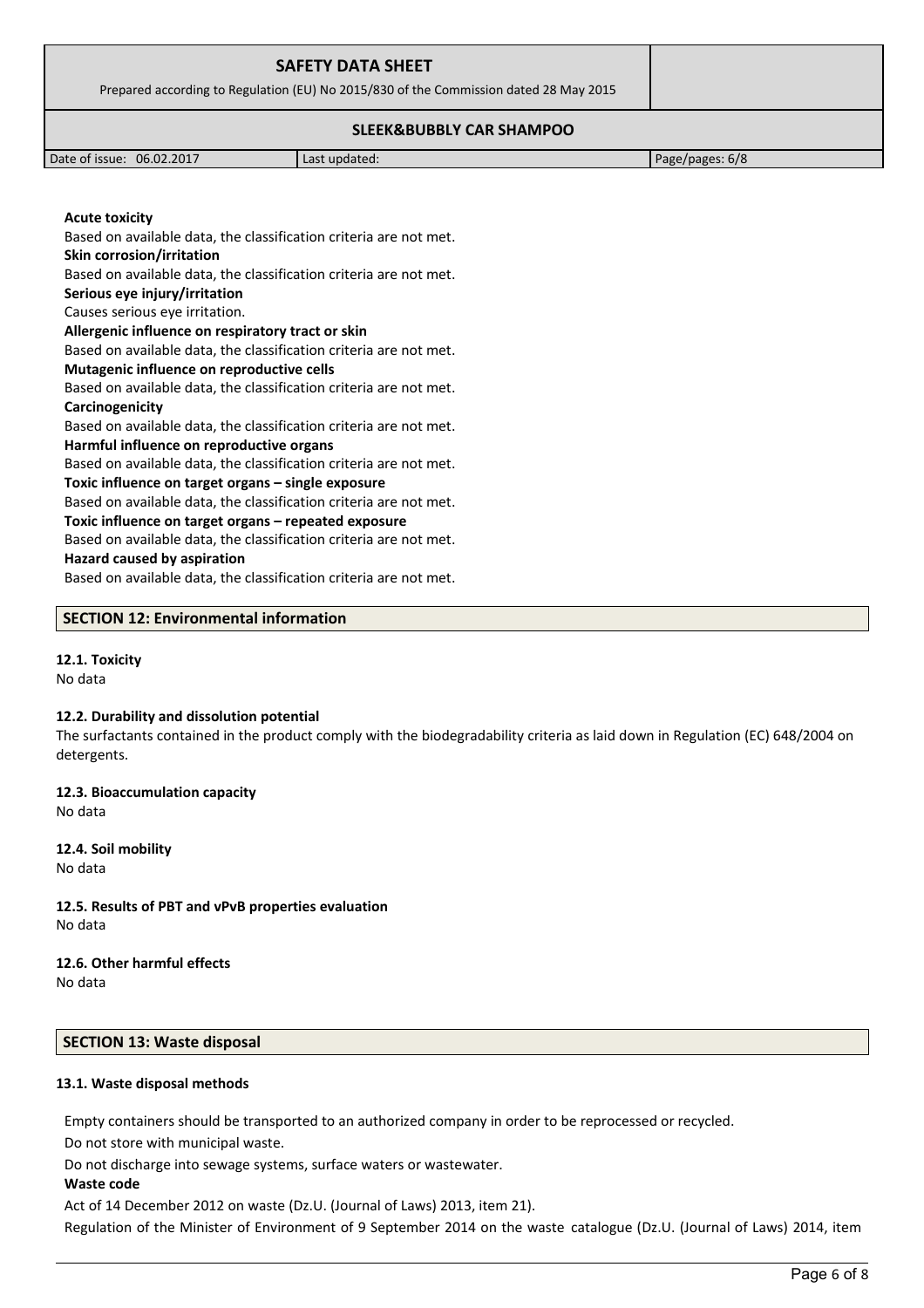| <b>SAFETY DATA SHEET</b><br>Prepared according to Regulation (EU) No 2015/830 of the Commission dated 28 May 2015 |               |                 |
|-------------------------------------------------------------------------------------------------------------------|---------------|-----------------|
| <b>SLEEK&amp;BUBBLY CAR SHAMPOO</b>                                                                               |               |                 |
| Date of issue: 06.02.2017                                                                                         | Last updated: | Page/pages: 7/8 |

## 1923).

The waste code must be assigned individually at the location where the waste is produced, depending on the industry in which it is used.

## **SECTION 14: Transport information**

| 14.1.<br>14.2.<br>14.3.          | UN number<br>UN proper shipping name<br>Transport hazard class(es)<br>Warning sticker No.                                                                              | <b>ADR/RID</b><br>---<br>$---$<br>--- | <b>IMGD</b><br>---<br>$---$<br>---<br>---      | <b>IATA</b><br>---<br>$---$<br>--- |
|----------------------------------|------------------------------------------------------------------------------------------------------------------------------------------------------------------------|---------------------------------------|------------------------------------------------|------------------------------------|
| 14.4.<br>14.5.<br>14.6.<br>14.7. | Packing group<br>Threat to the environment<br>Special precautions for users<br>Bulk transport in accordance with the MARPOL<br>convention appendix II and the IBC code | ---<br>---                            | ---<br>---<br>Not applicable<br>Not applicable | ---<br>---                         |

## **SECTION 15: Legal information**

## **15.1. Provisions of the law regarding safety and protection of the environment in relation to the substance or mixture**

## **This safety data sheet has been drawn up based on the following legal acts:**

- 1. Regulation (EC) No 1907/2006 of the European Parliament and of the Council of 18 December 2006 concerning the Registration, Evaluation, Authorization and Restriction of Chemicals (REACH), establishing a European Chemicals Agency, amending Directive 1999/45/EC and repealing Council Regulation (EEC) No 793/93 and Commission Regulation (EC) No 1488/94 as well as Council Directive 76/769/EEC and Commission Directives 91/155/EEC, 93/67/EEC, 93/105/EC and 2000/21/EC.
- 2. Regulation (EC) No 1272/2008 of the European Parliament and of the Council of 16 December 2008 on classification, labeling and packaging of substances and mixtures, amending and repealing Directives 67/548/EEC and 1999/45/EC, and amending Regulation (EC) No 1907/2006. [ATP1, ATP2, ATP3, ATP4, ATP5, ATP6]
- 3. Commission Regulation (EU) 2015/830 of 28 May 2015 amending Regulation (EC) No 1907/2006 of the European Parliament and of the Council on the Registration, Evaluation, Authorization and Restriction of Chemicals (REACH) as corrected (replaces Regulation EC No 453/2015)
- 4. Act of 25 February 2011 on the chemical substances and their mixtures (DZ.U. (Journal of Laws) No 63, item 322 with amendments).
- 5. Regulation of the Minister of Labor and Social Policy of 6 June 2014 on maximum permissible concentration and intensity of agents harmful to health in the work environment (Dz.U. (Journal of Laws) item 817).
- 6. Act of 14 December 2012 on waste (Dz.U. (Journal of Laws) 2013, item 21).
- 7. Regulation of the Minister of Environment of 9 September 2014 on the waste catalogue (Dz.U. (Journal of Laws) 2014, item 1923).
- 8. Classification of dangerous goods according to the European Agreement concerning the International Carriage of Dangerous Goods by Road (ADR).
- 9. Regulation of the Minister of Labor and Social Policy of 26 September 1997 on general provisions of occupational safety and health (Dz.U. (Journal of Laws) 2003 No 169, item 1650 with amendments).
- 10. Regulation of the Minister of Health of 30 December 2004 on occupational health and safety related to the presence of chemical agents in the workplace (Dz.U. (Journal of Laws) 2005 No 11, item 86 with amendments). Regulation of the Minister of Economy of 21 December 2005 on essential requirements for personal protection (Dz.U. (Journal of Laws) No 259, item 2173).

## **15.2. Chemical safety evaluation**

No chemical safety evaluation for the mixture.